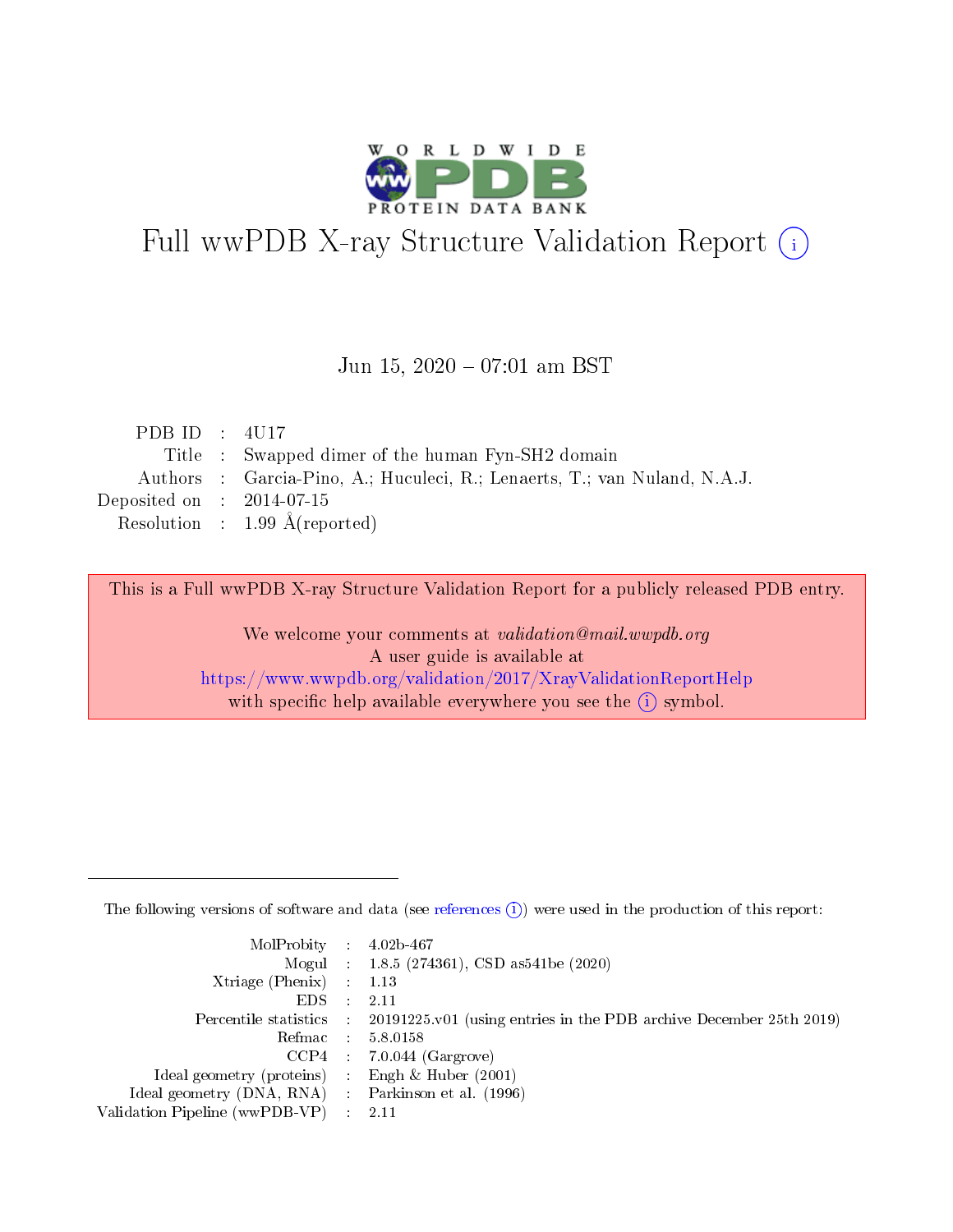# 1 [O](https://www.wwpdb.org/validation/2017/XrayValidationReportHelp#overall_quality)verall quality at a glance  $(i)$

The following experimental techniques were used to determine the structure: X-RAY DIFFRACTION

The reported resolution of this entry is 1.99 Å.

Percentile scores (ranging between 0-100) for global validation metrics of the entry are shown in the following graphic. The table shows the number of entries on which the scores are based.



| Metric                | Whole archive<br>$(\#\text{Entries})$ | Similar resolution<br>$(\#\text{Entries}, \text{resolution range}(\text{\AA}))$ |
|-----------------------|---------------------------------------|---------------------------------------------------------------------------------|
| $R_{free}$            | 130704                                | 8085 (2.00-2.00)                                                                |
| Clashscore            | 141614                                | $9178(2.00-2.00)$                                                               |
| Ramachandran outliers | 138981                                | $9054(2.00-2.00)$                                                               |
| Sidechain outliers    | 138945                                | $9053(2.00-2.00)$                                                               |
| RSRZ outliers         | 127900                                | $7900(2.00-2.00)$                                                               |

The table below summarises the geometric issues observed across the polymeric chains and their fit to the electron density. The red, orange, yellow and green segments on the lower bar indicate the fraction of residues that contain outliers for  $>=3, 2, 1$  and 0 types of geometric quality criteria respectively. A grey segment represents the fraction of residues that are not modelled. The numeric value for each fraction is indicated below the corresponding segment, with a dot representing fractions <=5% The upper red bar (where present) indicates the fraction of residues that have poor fit to the electron density. The numeric value is given above the bar.

| Mol | $Chain$   Length | Quality of chain     |     |
|-----|------------------|----------------------|-----|
|     | 105              | 2%<br>88%            | 10% |
|     | 105              | $\frac{0}{0}$<br>89% | 8%  |
|     | 105              | $\%$<br>85%          | 14% |

The following table lists non-polymeric compounds, carbohydrate monomers and non-standard residues in protein, DNA, RNA chains that are outliers for geometric or electron-density-fit criteria:

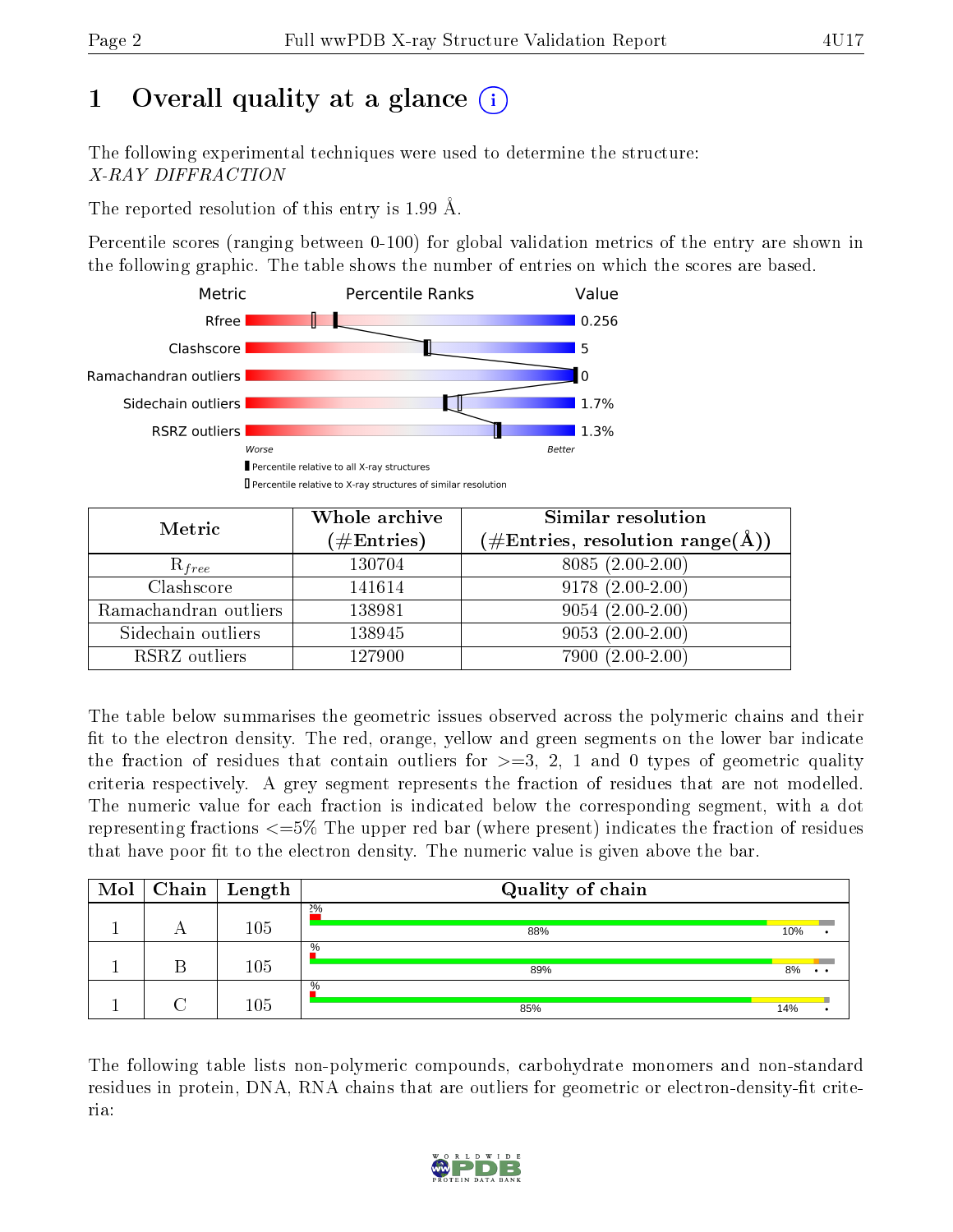|       |       |  | Mol   Type   Chain   Res   Chirality   Geometry   Clashes   Electron density |
|-------|-------|--|------------------------------------------------------------------------------|
| 2 PO4 | - 201 |  |                                                                              |

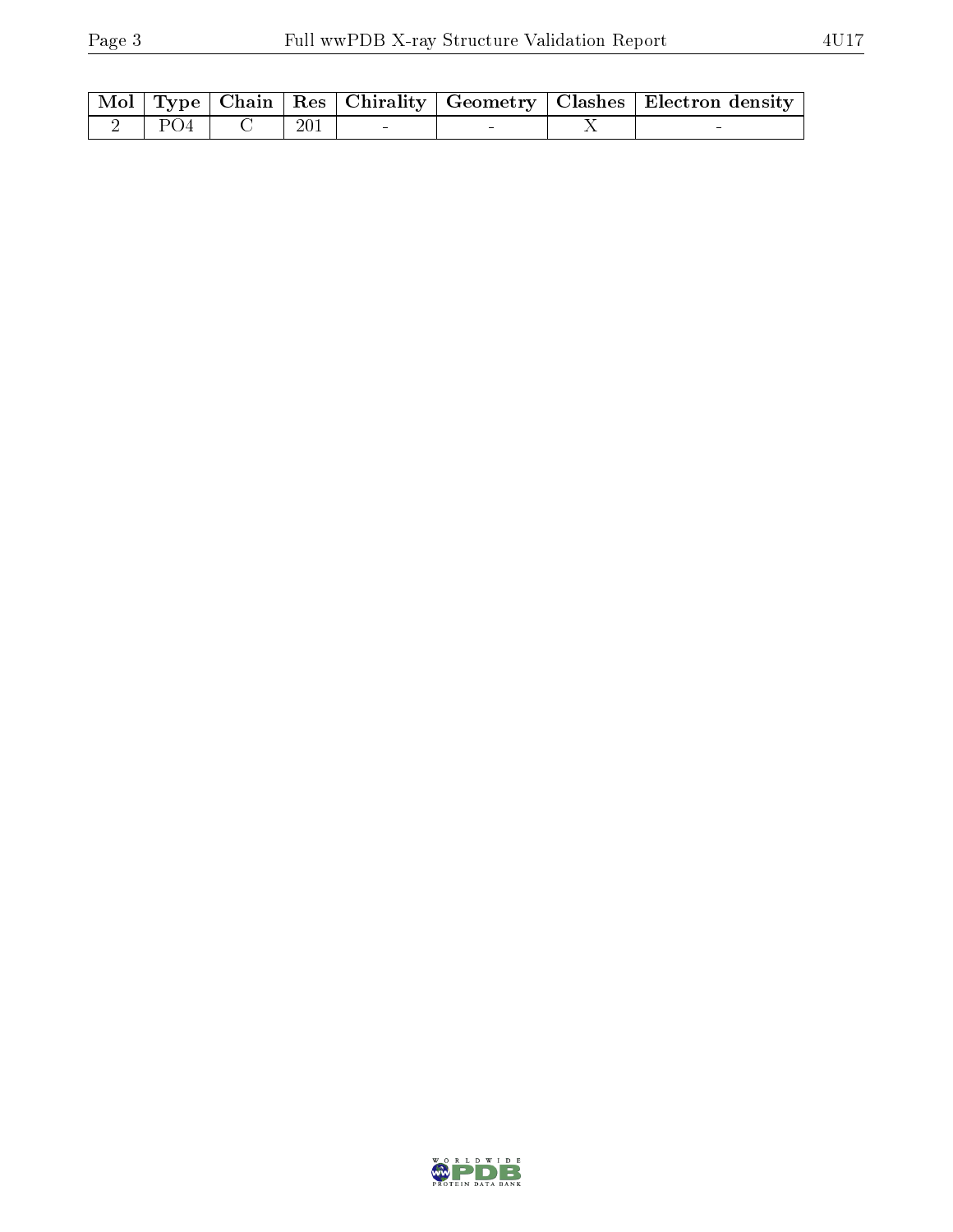## 2 Entry composition (i)

There are 4 unique types of molecules in this entry. The entry contains 2642 atoms, of which 0 are hydrogens and 0 are deuteriums.

In the tables below, the ZeroOcc column contains the number of atoms modelled with zero occupancy, the AltConf column contains the number of residues with at least one atom in alternate conformation and the Trace column contains the number of residues modelled with at most 2 atoms.

| Mol |   | Chain   Residues | Atoms       |                 |      |            |     |  | $ZeroOcc \mid AltConf \mid Trace$ |  |
|-----|---|------------------|-------------|-----------------|------|------------|-----|--|-----------------------------------|--|
|     |   | 102              | Total       | $\overline{C}$  | -N   |            |     |  |                                   |  |
|     | А |                  | 805         | 510             | 144  | - 146      | - 5 |  |                                   |  |
|     |   | 102              | Total C N O |                 |      |            |     |  |                                   |  |
|     |   |                  | 815         | 516             | -144 | 150        | - 5 |  |                                   |  |
|     |   |                  | Total       | $\sim$ C $\sim$ | -N-  | $\bigcirc$ |     |  |                                   |  |
|     |   | 104              | 820         | 521             | 145  | 149        | -5  |  |                                   |  |

Molecule 1 is a protein called Tyrosine-protein kinase Fyn.

| Chain         | Residue | Modelled   | Actual | Comment        | Reference         |
|---------------|---------|------------|--------|----------------|-------------------|
| А             | 8       | GLY        |        | expression tag | <b>UNP P06241</b> |
| А             | 9       | SER.       |        | expression tag | <b>UNP P06241</b> |
| А             | 10      | HIS        |        | expression tag | <b>UNP P06241</b> |
| А             | 11      | MET        |        | expression tag | <b>UNP P06241</b> |
| В             | 8       | GLY        |        | expression tag | <b>UNP P06241</b> |
| Β             | 9       | SER.       |        | expression tag | <b>UNP P06241</b> |
| Β             | 10      | HIS        |        | expression tag | <b>UNP P06241</b> |
| B             | 11      | MET        |        | expression tag | <b>UNP P06241</b> |
| $\mathcal{C}$ | 8       | GLY        |        | expression tag | <b>UNP P06241</b> |
| $\mathcal{C}$ | 9       | <b>SER</b> |        | expression tag | <b>UNP P06241</b> |
| $\bigcap$     | 10      | <b>HIS</b> |        | expression tag | <b>UNP P06241</b> |
| C             | 11      | MET        |        | expression tag | <b>UNP P06241</b> |

There are 12 discrepancies between the modelled and reference sequences:

• Molecule 2 is PHOSPHATE ION (three-letter code: PO4) (formula:  $O_4P$ ).

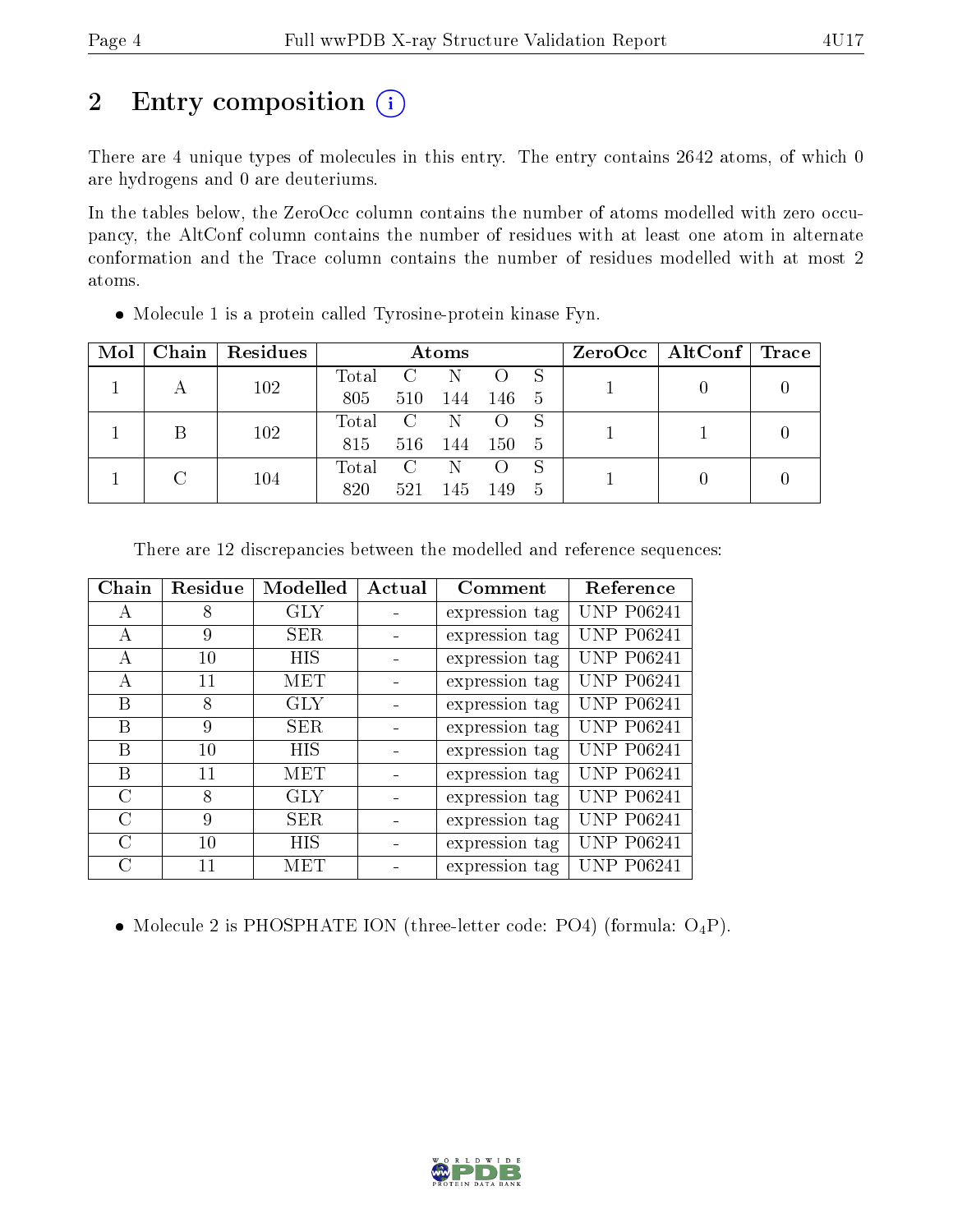

| Mol            | $\overline{\text{Chain}}$ | Residues     | Atoms                                                               | ZeroOcc        | AltConf          |
|----------------|---------------------------|--------------|---------------------------------------------------------------------|----------------|------------------|
| $\overline{2}$ | А                         |              | $\mathsf{P}$<br>Total<br>$\left( \right)$<br>5<br>$\mathbf{1}$<br>4 | 0              | $\left( \right)$ |
| $\overline{2}$ | B                         | $\mathbf{1}$ | Total<br>Р<br>Ω<br>5<br>$\mathbf{1}$<br>4                           | $\overline{0}$ | $\boldsymbol{0}$ |
| $\overline{2}$ | B                         | $\mathbf{1}$ | P<br>Total<br>$\left( \right)$<br>5<br>1<br>4                       | $\overline{0}$ | $\boldsymbol{0}$ |
| $\overline{2}$ | $\rm C$                   | $\mathbf{1}$ | Р<br>Total<br>$\left( \right)$<br>5<br>$\mathbf{1}$<br>4            | $\overline{0}$ | $\overline{0}$   |
| $\overline{2}$ | $\mathcal{C}$             | $\mathbf{1}$ | Total<br>P<br>$\left( \right)$<br>5<br>4<br>$\mathbf{1}$            | $\overline{0}$ | 0                |
| $\overline{2}$ | $\mathcal{C}$             | 1            | Total<br>P<br>$\Omega$<br>5<br>4<br>1                               | $\overline{0}$ | 0                |
| 2              | C                         | 1            | P<br>Total<br>$\left( \right)$<br>5<br>1<br>4                       |                | 0                |

 $\bullet$  Molecule 3 is 1,2-ETHANEDIOL (three-letter code: EDO) (formula:  $\mathrm{C_2H_6O_2}).$ 

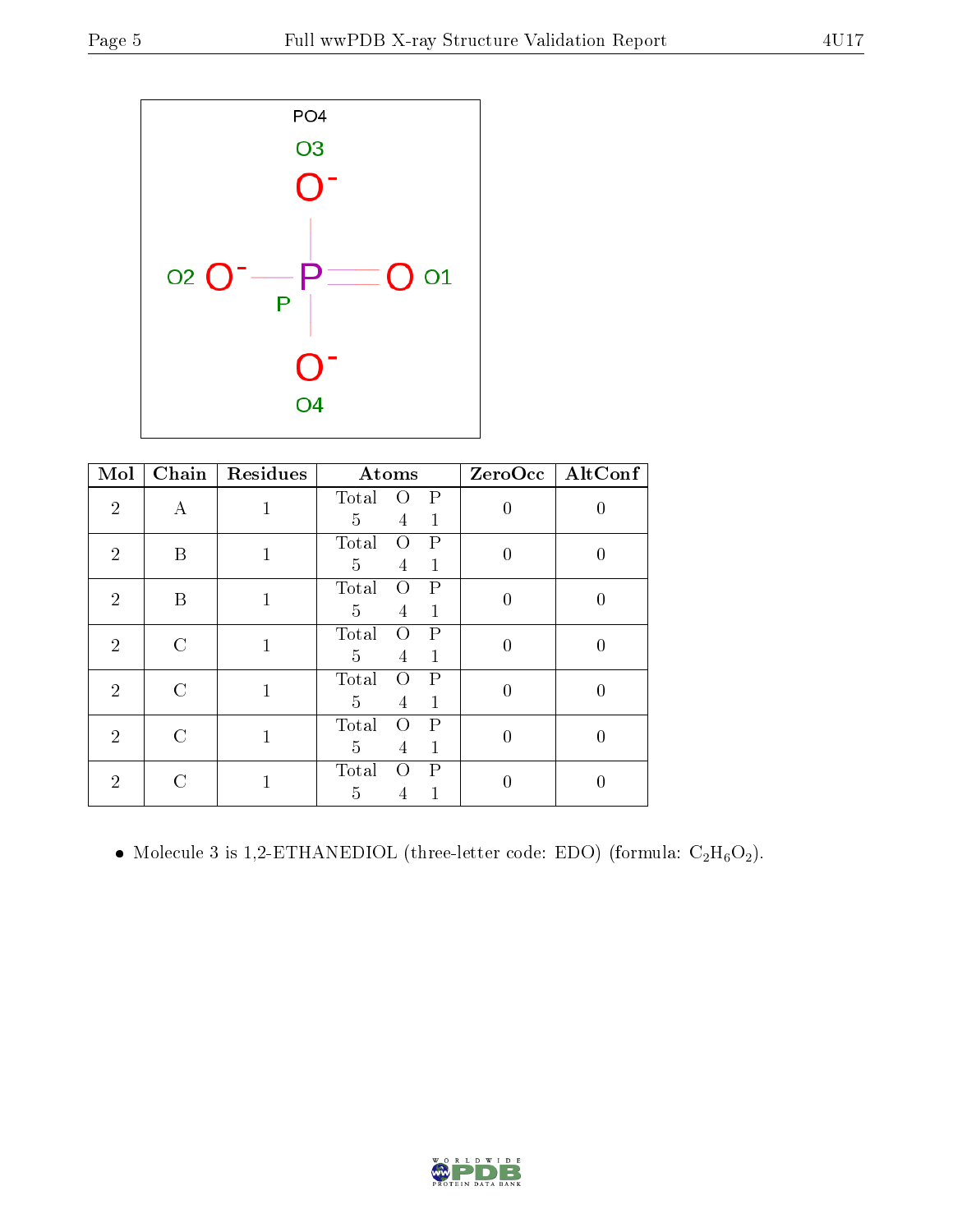

| Mol |   | Chain   Residues | Atoms                                                                      | ZeroOcc   AltConf |
|-----|---|------------------|----------------------------------------------------------------------------|-------------------|
| 3   |   |                  | Total C<br>$\overline{O}$<br>$\overline{2}$<br>$\overline{2}$              |                   |
| 3   |   |                  | Total<br>$\mathbf C$<br>$\overline{O}$<br>$\overline{2}$<br>$\overline{2}$ |                   |
| 3   | В |                  | Total<br>C<br>$2^{\circ}$<br>$\overline{2}$                                |                   |
|     |   |                  | Total<br>C<br>$\mathcal{D}$<br>$\mathcal{D}$                               |                   |

 $\bullet\,$  Molecule 4 is water.

|  | Mol   Chain   Residues | Atoms                                                                     | $ZeroOcc \   \ AltConf \  $ |
|--|------------------------|---------------------------------------------------------------------------|-----------------------------|
|  | 51                     | Total O<br>51<br>-51                                                      |                             |
|  |                        | Total O<br>47<br>47                                                       |                             |
|  | 53                     | Total<br>$\left( \begin{array}{c} 0 \\ 0 \end{array} \right)$<br>53<br>53 |                             |

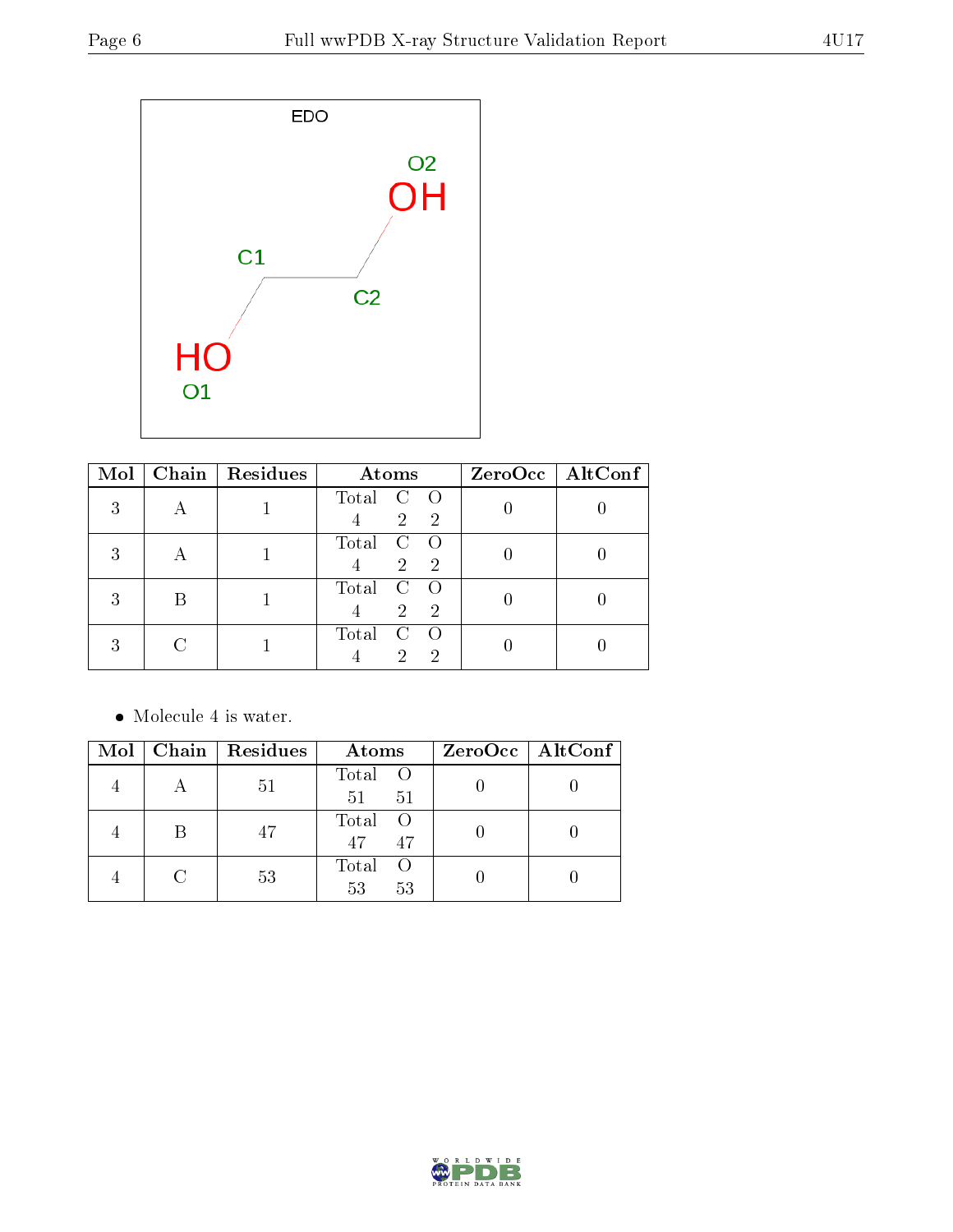# 3 Residue-property plots  $(i)$

These plots are drawn for all protein, RNA and DNA chains in the entry. The first graphic for a chain summarises the proportions of the various outlier classes displayed in the second graphic. The second graphic shows the sequence view annotated by issues in geometry and electron density. Residues are color-coded according to the number of geometric quality criteria for which they contain at least one outlier: green  $= 0$ , yellow  $= 1$ , orange  $= 2$  and red  $= 3$  or more. A red dot above a residue indicates a poor fit to the electron density (RSRZ  $> 2$ ). Stretches of 2 or more consecutive residues without any outlier are shown as a green connector. Residues present in the sample, but not in the model, are shown in grey.

- Chain A: 88% 10%  $\bullet$   $\bullet$  $\frac{107}{107}$ R105 L106 V108 H111 K112 a ger<mark>e a'</mark>  $\frac{28}{1}$  $\frac{80}{20}$  $\frac{172}{2}$ • Molecule 1: Tyrosine-protein kinase Fyn Chain B: 89% 8%  $\overline{\cdot}$  . V107 V108 K112 <u>ទី ធ្លី ដ</u> E24  $\frac{28}{2}$ R40 V64  $\frac{1}{2}$ • Molecule 1: Tyrosine-protein kinase Fyn Chain C: 85% 14% ender<br>George Species<br>George Species L102 K112R34 T44 T45  $\frac{1}{8}$  $\frac{1}{2}$  $\overline{5}$ D55 K65 K68 I69  $\frac{1}{\alpha}$  $E_1$ R82  $\frac{33}{4}$  $\frac{184}{1}$
- Molecule 1: Tyrosine-protein kinase Fyn

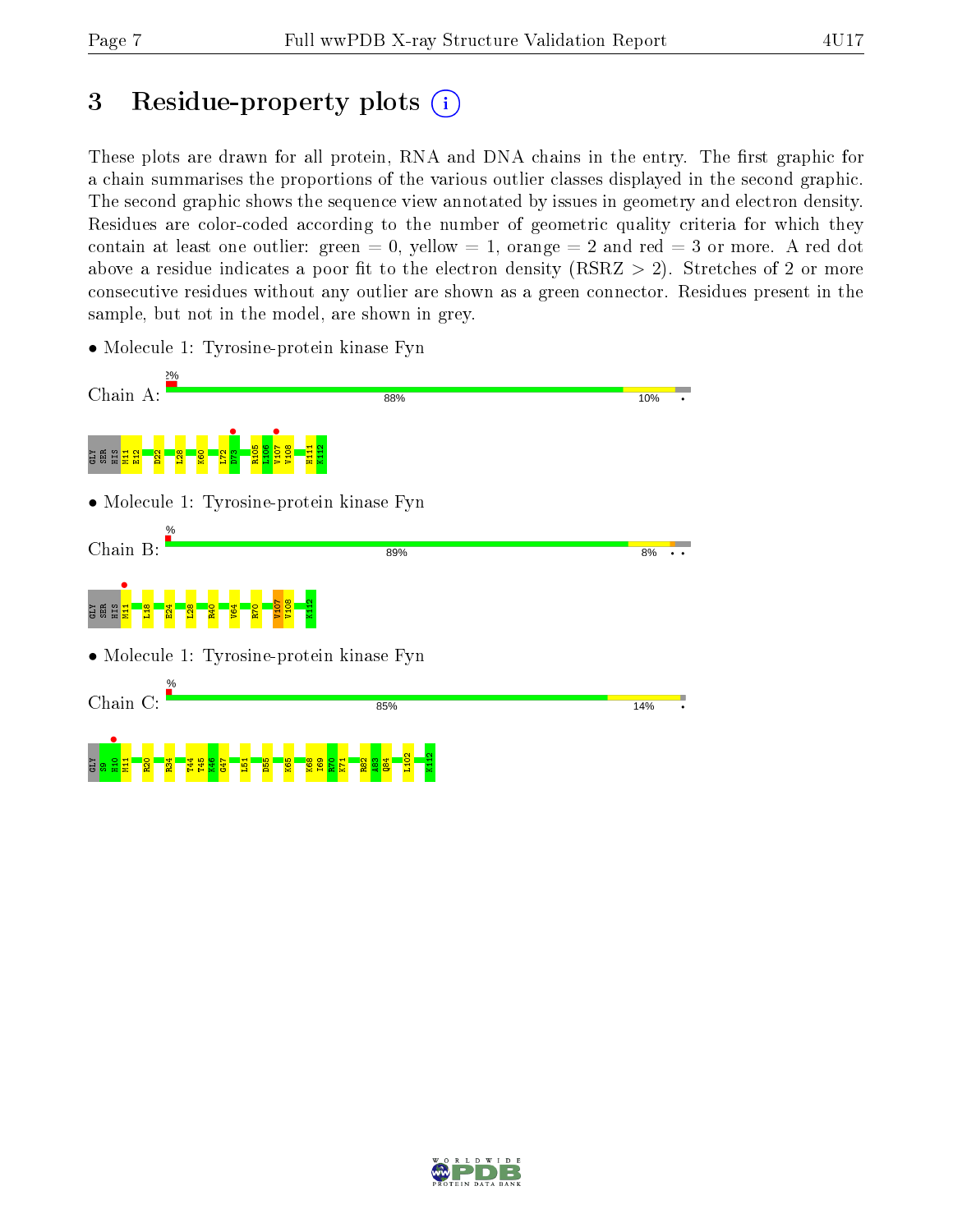# 4 Data and refinement statistics  $(i)$

| Property                                                             | Value                                           | Source     |
|----------------------------------------------------------------------|-------------------------------------------------|------------|
| Space group                                                          | C121                                            | Depositor  |
| Cell constants                                                       | 57.87Å<br>$101.19\text{\AA}$<br>88.97Å          |            |
| a, b, c, $\alpha$ , $\beta$ , $\gamma$                               | $90.60^\circ$<br>$90.00^\circ$<br>$90.00^\circ$ | Depositor  |
| Resolution $(A)$                                                     | 34.92<br>$-1.99$                                | Depositor  |
|                                                                      | 34.92<br>$-1.99$                                | <b>EDS</b> |
| % Data completeness                                                  | 98.5 (34.92-1.99)                               | Depositor  |
| (in resolution range)                                                | 98.7 (34.92-1.99)                               | <b>EDS</b> |
| $R_{merge}$                                                          | (Not available)                                 | Depositor  |
| $\mathrm{R}_{sym}$                                                   | 0.08                                            | Depositor  |
| $\sqrt{I/\sigma}(I) > 1$                                             | $2.55$ (at $2.00\text{\AA})$                    | Xtriage    |
| Refinement program                                                   | PHENIX (phenix.refine: 1.9 1692)                | Depositor  |
| $R, R_{free}$                                                        | $\overline{0.207}$ ,<br>0.255                   | Depositor  |
|                                                                      | 0.211<br>$\ddot{\phantom{a}}$<br>0.256          | DCC        |
| $R_{free}$ test set                                                  | 1748 reflections $(4.99\%)$                     | wwPDB-VP   |
| Wilson B-factor $(A^2)$                                              | 35.5                                            | Xtriage    |
| Anisotropy                                                           | 0.585                                           | Xtriage    |
| Bulk solvent $k_{sol}(e/\mathring{A}^3)$ , $B_{sol}(\mathring{A}^2)$ | $0.34$ , 59.1                                   | <b>EDS</b> |
| L-test for twinning <sup>2</sup>                                     | $< L >$ = 0.47, $< L2 >$ = 0.30                 | Xtriage    |
| Estimated twinning fraction                                          | $0.038$ for $-h,-k,l$                           | Xtriage    |
| $F_o, F_c$ correlation                                               | 0.95                                            | <b>EDS</b> |
| Total number of atoms                                                | 2642                                            | wwPDB-VP   |
| Average B, all atoms $(A^2)$                                         | $55.0\,$                                        | wwPDB-VP   |

Xtriage's analysis on translational NCS is as follows: The largest off-origin peak in the Patterson function is  $6.32\%$  of the height of the origin peak. No significant pseudotranslation is detected.

<sup>&</sup>lt;sup>2</sup>Theoretical values of  $\langle |L| \rangle$ ,  $\langle L^2 \rangle$  for acentric reflections are 0.5, 0.333 respectively for untwinned datasets, and 0.375, 0.2 for perfectly twinned datasets.



<span id="page-7-1"></span><span id="page-7-0"></span><sup>1</sup> Intensities estimated from amplitudes.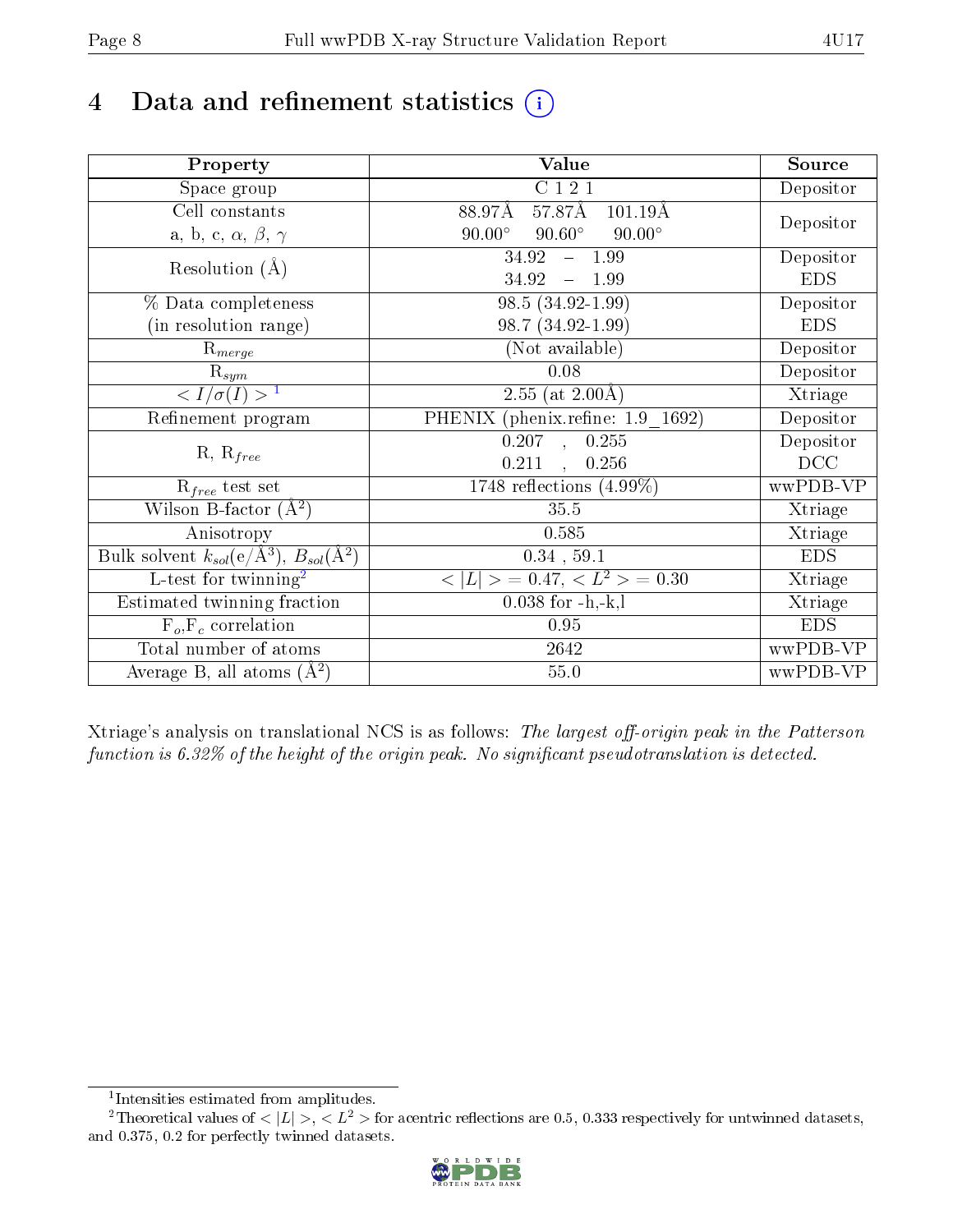# 5 Model quality  $(i)$

### 5.1 Standard geometry  $(i)$

Bond lengths and bond angles in the following residue types are not validated in this section: PO4, EDO

The Z score for a bond length (or angle) is the number of standard deviations the observed value is removed from the expected value. A bond length (or angle) with  $|Z| > 5$  is considered an outlier worth inspection. RMSZ is the root-mean-square of all Z scores of the bond lengths (or angles).

| Mol | Chain |             | Bond lengths  | Bond angles |                    |  |
|-----|-------|-------------|---------------|-------------|--------------------|--|
|     |       | <b>RMSZ</b> | $\# Z  > 5$   | RMSZ        | # $ Z >5$          |  |
|     |       | 0.58        | 0/824         | 0.66        | 0/1113             |  |
|     |       | 0.63        | 0/837         | 0.68        | 0/1127             |  |
|     | C     | 0.56        | /840          | 0.68        | $1/1131$ $(0.1\%)$ |  |
| ΔH  | A II. | 0.59        | $^\prime2501$ | 0.68        | /3371              |  |

There are no bond length outliers.

All (1) bond angle outliers are listed below:

| $\sqrt{\text{Mol}}$   Chain   Res   Type |        | Atoms                             | $\vert$ Observed $(^\circ)\vert$ Ideal $(^\circ)$ |        |
|------------------------------------------|--------|-----------------------------------|---------------------------------------------------|--------|
|                                          | $102-$ | LEU $\vert$ CA-CB-CG $\vert$ 5.43 | 127 79                                            | 115.30 |

There are no chirality outliers.

There are no planarity outliers.

### 5.2 Too-close contacts  $\overline{a}$

In the following table, the Non-H and H(model) columns list the number of non-hydrogen atoms and hydrogen atoms in the chain respectively. The H(added) column lists the number of hydrogen atoms added and optimized by MolProbity. The Clashes column lists the number of clashes within the asymmetric unit, whereas Symm-Clashes lists symmetry related clashes.

|  |     |     | Mol   Chain   Non-H   H(model)   H(added)   Clashes   Symm-Clashes |
|--|-----|-----|--------------------------------------------------------------------|
|  | 805 | 753 |                                                                    |
|  | 815 | 770 |                                                                    |
|  | 820 | 773 |                                                                    |
|  |     |     |                                                                    |
|  |     |     |                                                                    |
|  | 20  |     |                                                                    |
|  |     |     |                                                                    |

Continued on next page...

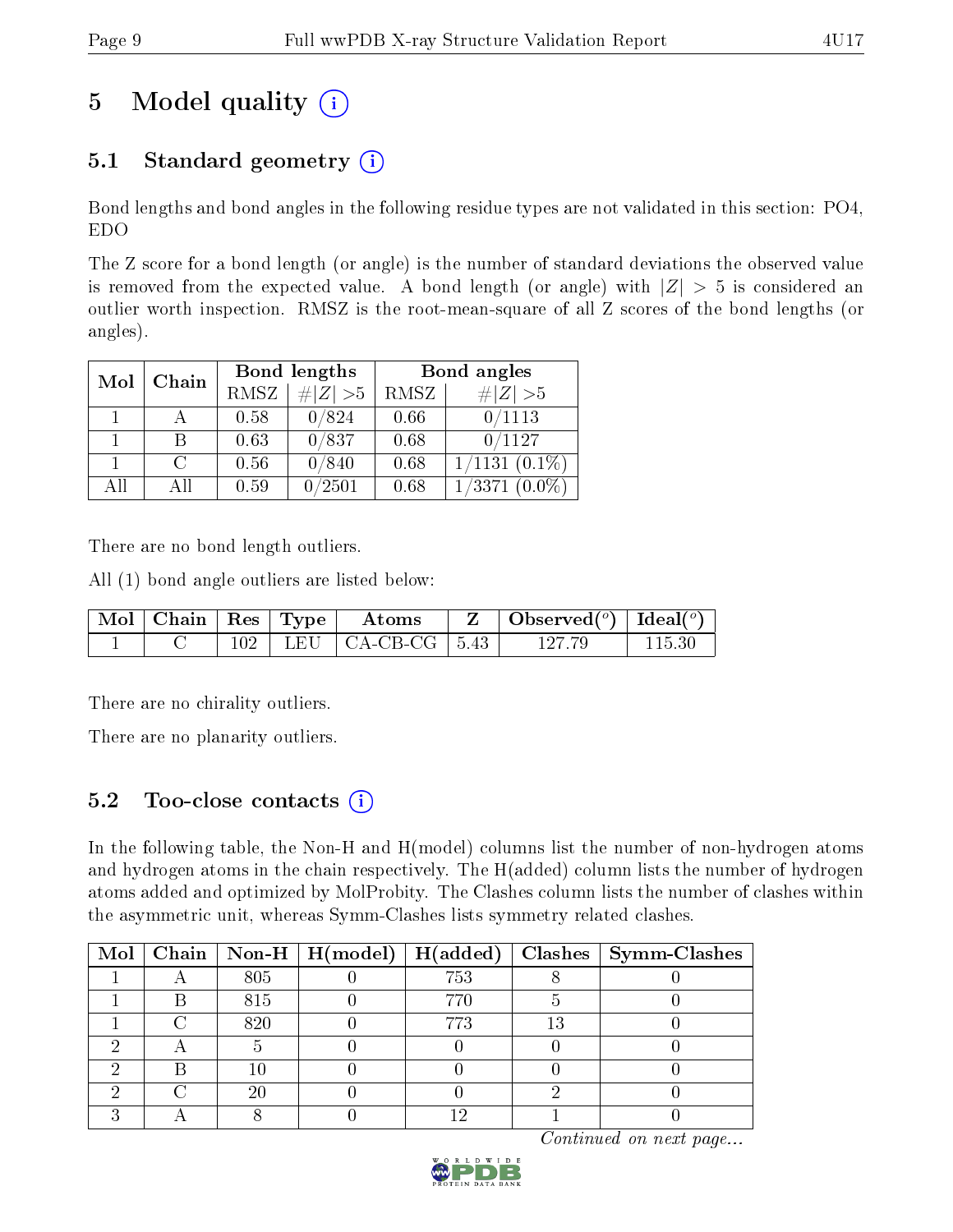|  |      |      |    | Mol   Chain   Non-H   H(model)   H(added)   Clashes   Symm-Clashes |
|--|------|------|----|--------------------------------------------------------------------|
|  |      |      |    |                                                                    |
|  |      |      |    |                                                                    |
|  |      |      |    |                                                                    |
|  |      |      |    |                                                                    |
|  |      |      |    |                                                                    |
|  | 2642 | 2320 | 25 |                                                                    |

Continued from previous page...

The all-atom clashscore is defined as the number of clashes found per 1000 atoms (including hydrogen atoms). The all-atom clashscore for this structure is 5.

All (25) close contacts within the same asymmetric unit are listed below, sorted by their clash magnitude.

| Atom-1              | Atom-2             | Interatomic    | Clash         |
|---------------------|--------------------|----------------|---------------|
|                     |                    | distance $(A)$ | overlap $(A)$ |
| 1: A:11: MET:HG2    | 1:A:12:GLU:H       | 1.50           | 0.75          |
| 1:B:70:ARG:NH1      | 4:B:301:HOH:O      | 2.23           | 0.72          |
| 1: A:107: VAL:HG23  | 1: A:108: VAL:HGI2 | 1.79           | 0.63          |
| 1:C:20:ARG:NH2      | 4:C:328:HOH:O      | 2.30           | 0.63          |
| 1:C:34:ARG:NE       | 1:C:55:ASP:OD1     | 2.32           | 0.62          |
| 1:C:55:ASP:OD2      | 4:C:324:HOH:O      | 2.16           | 0.59          |
| 1: A:11: MET:HG2    | 1: A:12: GLU:N     | 2.19           | 0.54          |
| 1:C:65:LYS:NZ       | 4:C:335:HOH:O      | 2.40           | 0.54          |
| 1:C:68:LYS:NZ       | 2:C:201:PO4:O3     | 2.42           | 0.52          |
| 1: A: 72: LEU: HD11 | 1:C:84:GLN:HG2     | 1.92           | $0.52\,$      |
| 1:C:20:ARG:NH1      | 2:C:201:PO4:O2     | 2.43           | 0.51          |
| 1:C:82:ARG:NE       | 4:C:345:HOH:O      | 2.44           | 0.51          |
| $1: C: 51:$ LEU:HB2 | 1:C:69:ILE:HD11    | 1.94           | 0.49          |
| 1:C:47:GLY:O        | 1:C:71:LYS:NZ      | 2.39           | 0.48          |
| 1:A:111:HIS:HB3     | 3:A:202:EDO:H22    | 1.95           | 0.48          |
| $1:C:45$ : THR: OG1 | 1: C:68: LYS: HE3  | 2.16           | 0.45          |
| 1:B:18:LEU:O        | 1:B:40:ARG:HD2     | 2.17           | 0.45          |
| 1:A:105:ARG:HB3     | 1:A:105:ARG:HE     | 1.39           | 0.44          |
| 1:B:107:VAL:HG22    | 1:B:108:VAL:HG12   | 1.99           | 0.44          |
| 1:C:44:THR:OG1      | 1: C:68: LYS:NZ    | 2.33           | 0.44          |
| 1: A:60: LYS: HE3   | 1: A:60: LYS: HB2  | 1.75           | 0.41          |
| 1:B:28:LEU:HA       | 1:B:28:LEU:HD23    | 1.81           | 0.41          |
| 1:B:24:GLU:HG2      | 1:B:64:VAL:HB      | 2.03           | 0.41          |
| 1: A:28:LEU:HD23    | 1: A:28:LEU:HA     | 1.86           | 0.40          |
| 1:C:34:ARG:NH2      | 4:C:320:HOH:O      | 2.53           | 0.40          |

There are no symmetry-related clashes.

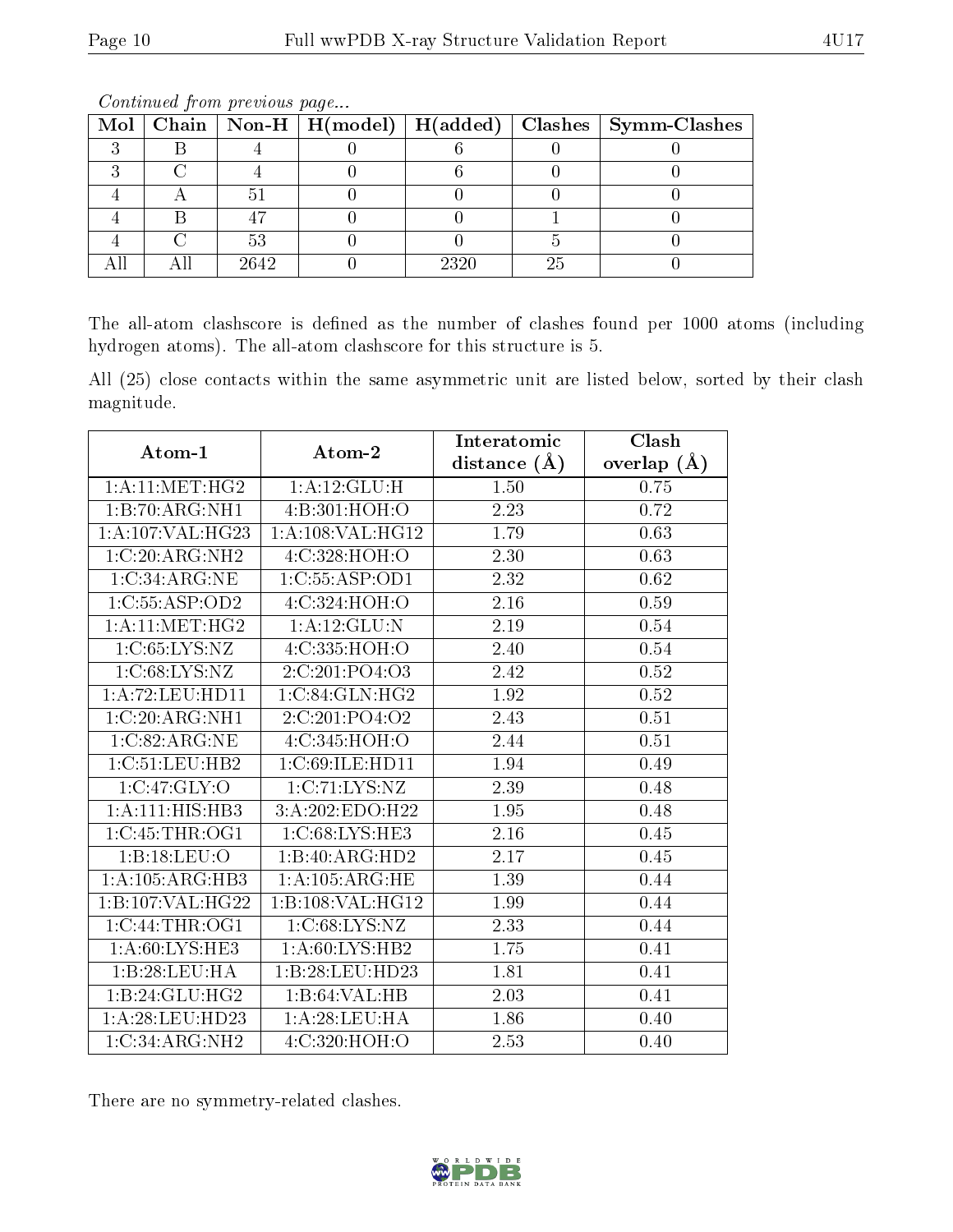### 5.3 Torsion angles  $(i)$

#### 5.3.1 Protein backbone  $(i)$

In the following table, the Percentiles column shows the percent Ramachandran outliers of the chain as a percentile score with respect to all X-ray entries followed by that with respect to entries of similar resolution.

The Analysed column shows the number of residues for which the backbone conformation was analysed, and the total number of residues.

| Mol | Chain         | Analysed        | Favoured     | Allowed  | Outliers | Percentiles         |              |
|-----|---------------|-----------------|--------------|----------|----------|---------------------|--------------|
|     | А             | $100/105(95\%)$ | $99(99\%)$   | $1(1\%)$ |          | $\vert$ 100 $\vert$ | $\vert$ 100  |
|     | B             | $101/105(96\%)$ | $100(99\%)$  | $1(1\%)$ |          | 100                 | $\sqrt{100}$ |
|     | $\mathcal{C}$ | 102/105(97%)    | 99 (97\%)    | 3(3%)    |          | 100                 | 100          |
| All | All           | $303/315(96\%)$ | 298 $(98\%)$ | $5(2\%)$ |          | 100                 | 100          |

There are no Ramachandran outliers to report.

#### 5.3.2 Protein sidechains (i)

In the following table, the Percentiles column shows the percent sidechain outliers of the chain as a percentile score with respect to all X-ray entries followed by that with respect to entries of similar resolution.

The Analysed column shows the number of residues for which the sidechain conformation was analysed, and the total number of residues.

| Mol | Chain   | Analysed        | Rotameric  | Outliers | <b>Percentiles</b> |  |  |
|-----|---------|-----------------|------------|----------|--------------------|--|--|
|     |         | 79/90(88%)      | 78 (99\%)  | $1(1\%)$ | 74<br>69           |  |  |
|     | B       | $82/90(91\%)$   | $80(98\%)$ | $2(2\%)$ | 51<br>49           |  |  |
|     | $\rm C$ | $81/90(90\%)$   | $80(99\%)$ | $1(1\%)$ | 76<br>71           |  |  |
| All | All     | $242/270(90\%)$ | 238 (98\%) | $4(2\%)$ | 65<br>60           |  |  |

All (4) residues with a non-rotameric sidechain are listed below:

| Mol | Chain | Res | Type   |
|-----|-------|-----|--------|
|     |       | 22  | ΑSΡ    |
|     |       |     | MET    |
|     |       | 107 | VAL    |
|     |       |     | M ET F |

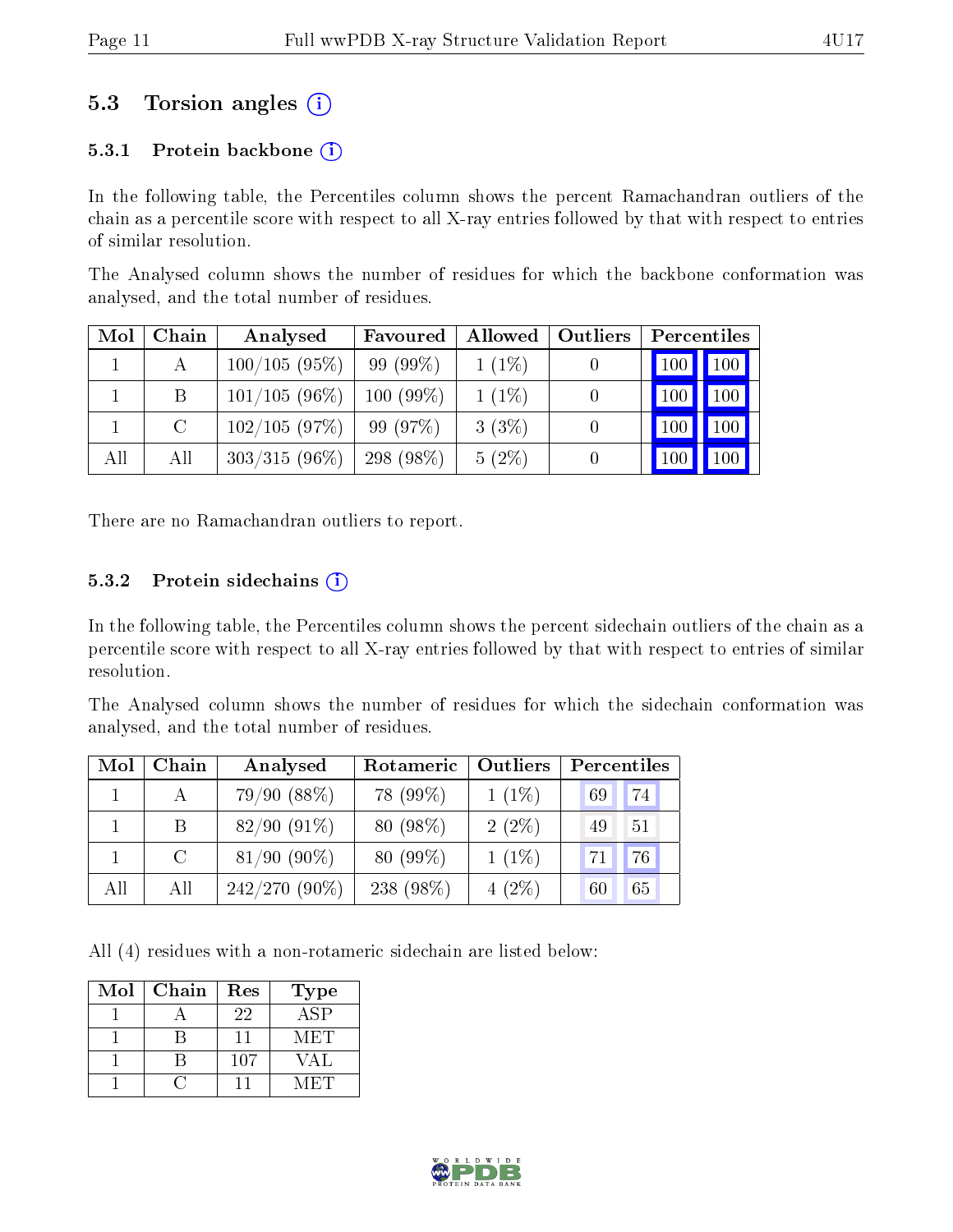Some sidechains can be flipped to improve hydrogen bonding and reduce clashes. There are no such sidechains identified.

#### 5.3.3 RNA $(i)$

There are no RNA molecules in this entry.

#### 5.4 Non-standard residues in protein, DNA, RNA chains (i)

There are no non-standard protein/DNA/RNA residues in this entry.

#### 5.5 Carbohydrates  $(i)$

There are no carbohydrates in this entry.

#### 5.6 Ligand geometry  $(i)$

11 ligands are modelled in this entry.

In the following table, the Counts columns list the number of bonds (or angles) for which Mogul statistics could be retrieved, the number of bonds (or angles) that are observed in the model and the number of bonds (or angles) that are defined in the Chemical Component Dictionary. The Link column lists molecule types, if any, to which the group is linked. The Z score for a bond length (or angle) is the number of standard deviations the observed value is removed from the expected value. A bond length (or angle) with  $|Z| > 2$  is considered an outlier worth inspection. RMSZ is the root-mean-square of all Z scores of the bond lengths (or angles).

| Mol            | Chain<br>Res<br>Type |         | Link |                              | Bond lengths |      |                | Bond angles |      |                  |
|----------------|----------------------|---------|------|------------------------------|--------------|------|----------------|-------------|------|------------------|
|                |                      |         |      |                              | Counts       | RMSZ | Z   > 2        | Counts      | RMSZ | Z   > 2          |
| 2              | PO <sub>4</sub>      | А       | 201  | $\blacksquare$               | 4,4,4        | 0.99 | 0              | 6,6,6       | 0.58 | $\left( \right)$ |
| $\overline{2}$ | PO <sub>4</sub>      | B       | 201  | $\qquad \qquad \blacksquare$ | 4,4,4        | 1.11 | $\theta$       | 6,6,6       | 1.20 | $1(16\%)$        |
| 2              | PO <sub>4</sub>      | $\rm C$ | 202  | $\blacksquare$               | 4.4.4        | 0.90 | $\theta$       | 6,6,6       | 0.45 | $\overline{0}$   |
| 3              | <b>EDO</b>           | C       | 205  | $\overline{\phantom{a}}$     | 3.3.3        | 0.50 | $\theta$       | 2,2,2       | 0.36 | $\overline{0}$   |
| 3              | <b>EDO</b>           | B       | 203  | $\blacksquare$               | 3.3.3        | 0.53 | $\theta$       | 2,2,2       | 0.13 | $\theta$         |
| $\overline{2}$ | PO <sub>4</sub>      | $\rm C$ | 204  | $\qquad \qquad \blacksquare$ | 4,4,4        | 0.90 | $\theta$       | 6,6,6       | 0.49 | $\theta$         |
| 2              | PO <sub>4</sub>      | C       | 203  | $\blacksquare$               | 4,4,4        | 0.82 | $\theta$       | 6,6,6       | 0.67 | $\overline{0}$   |
| 2              | PO <sub>4</sub>      | B       | 202  | $\qquad \qquad \blacksquare$ | 4.4.4        | 0.96 | $\theta$       | 6,6,6       | 0.68 | $\overline{0}$   |
| 3              | <b>EDO</b>           | А       | 202  | $\blacksquare$               | 3.3.3        | 0.37 | $\theta$       | 2,2,2       | 0.65 | $\theta$         |
| 3              | <b>EDO</b>           | A       | 203  | $\blacksquare$               | 3.3.3        | 0.43 | $\theta$       | 2,2,2       | 0.52 | $\theta$         |
| $\overline{2}$ | PO <sub>4</sub>      | C       | 201  |                              | 4.4,4        | 0.92 | $\overline{0}$ | 6,6,6       | 1.01 | $\overline{0}$   |

In the following table, the Chirals column lists the number of chiral outliers, the number of chiral centers analysed, the number of these observed in the model and the number defined in the

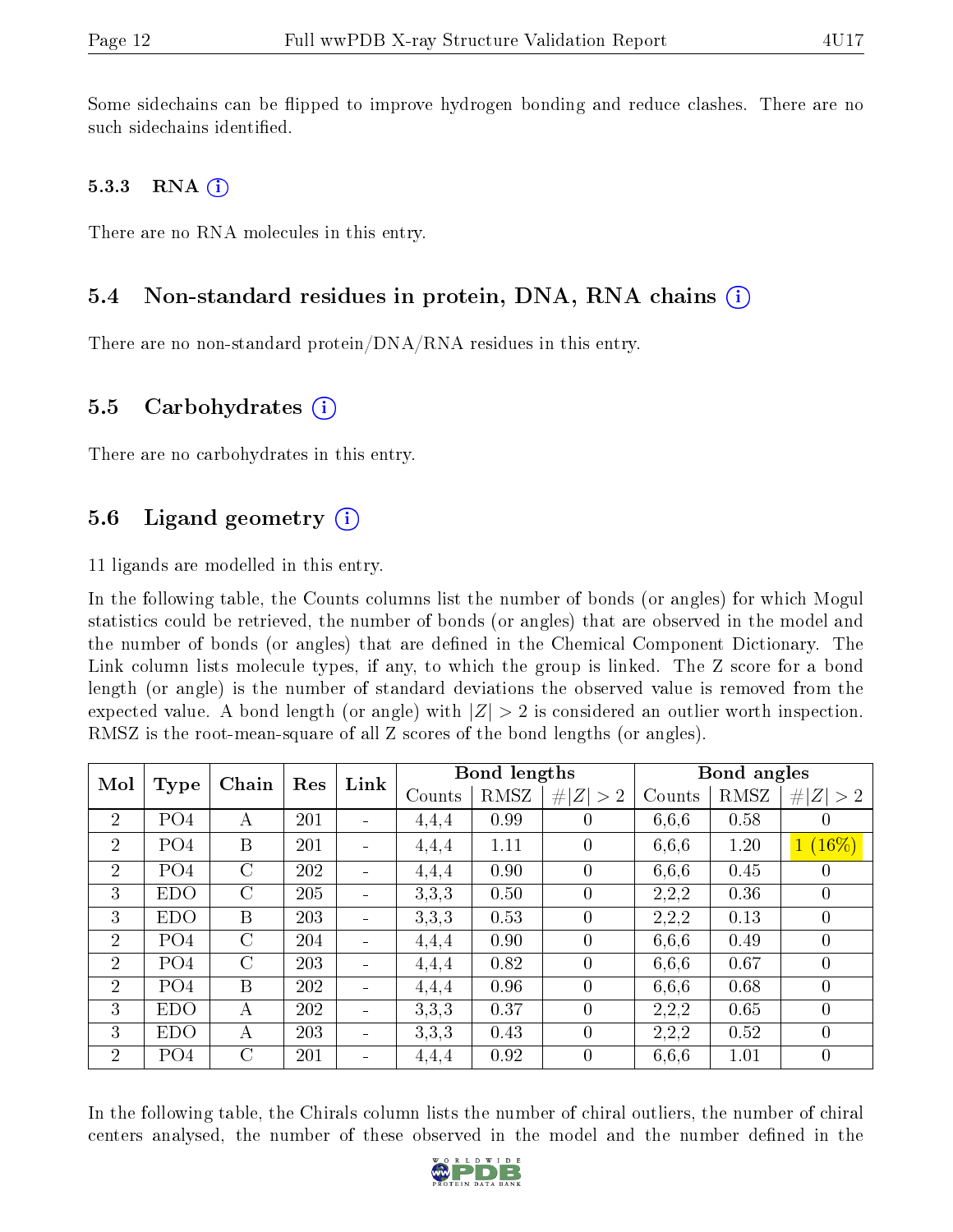| Mol |     | Type   Chain |     |                          | Res   Link   Chirals   Torsions | Rings |
|-----|-----|--------------|-----|--------------------------|---------------------------------|-------|
|     | EDO |              | 205 | $\overline{\phantom{0}}$ |                                 |       |
|     | EDO |              | 203 |                          |                                 |       |
|     | EDO |              | 203 | -                        |                                 |       |
|     |     |              | 202 | -                        |                                 |       |

Chemical Component Dictionary. Similar counts are reported in the Torsion and Rings columns. '-' means no outliers of that kind were identified.

There are no bond length outliers.

All (1) bond angle outliers are listed below:

|  |  |                            | $\Box$ Mol   Chain   Res   Type   Atoms   Z   Observed $(^\circ)$   Ideal $(^\circ)$ |        |
|--|--|----------------------------|--------------------------------------------------------------------------------------|--------|
|  |  | 201   PO4   O4-P-O2   2.51 | 116.04                                                                               | 107.97 |

There are no chirality outliers.

All (2) torsion outliers are listed below:

| Mol   Chain   Res   Type |     |      | Atoms       |
|--------------------------|-----|------|-------------|
|                          | 205 | EDO. | O1-C1-C2-O2 |
|                          | 203 | EDO. | O1-C1-C2-O2 |

There are no ring outliers.

2 monomers are involved in 3 short contacts:

| $Mol$   Chain |        | $\vert$ Res $\vert$ Type $\vert$ Clashes $\vert$ Symm-Clashes |
|---------------|--------|---------------------------------------------------------------|
|               | ET I C |                                                               |
|               |        |                                                               |

#### 5.7 [O](https://www.wwpdb.org/validation/2017/XrayValidationReportHelp#nonstandard_residues_and_ligands)ther polymers  $(i)$

There are no such residues in this entry.

#### 5.8 Polymer linkage issues  $(i)$

There are no chain breaks in this entry.

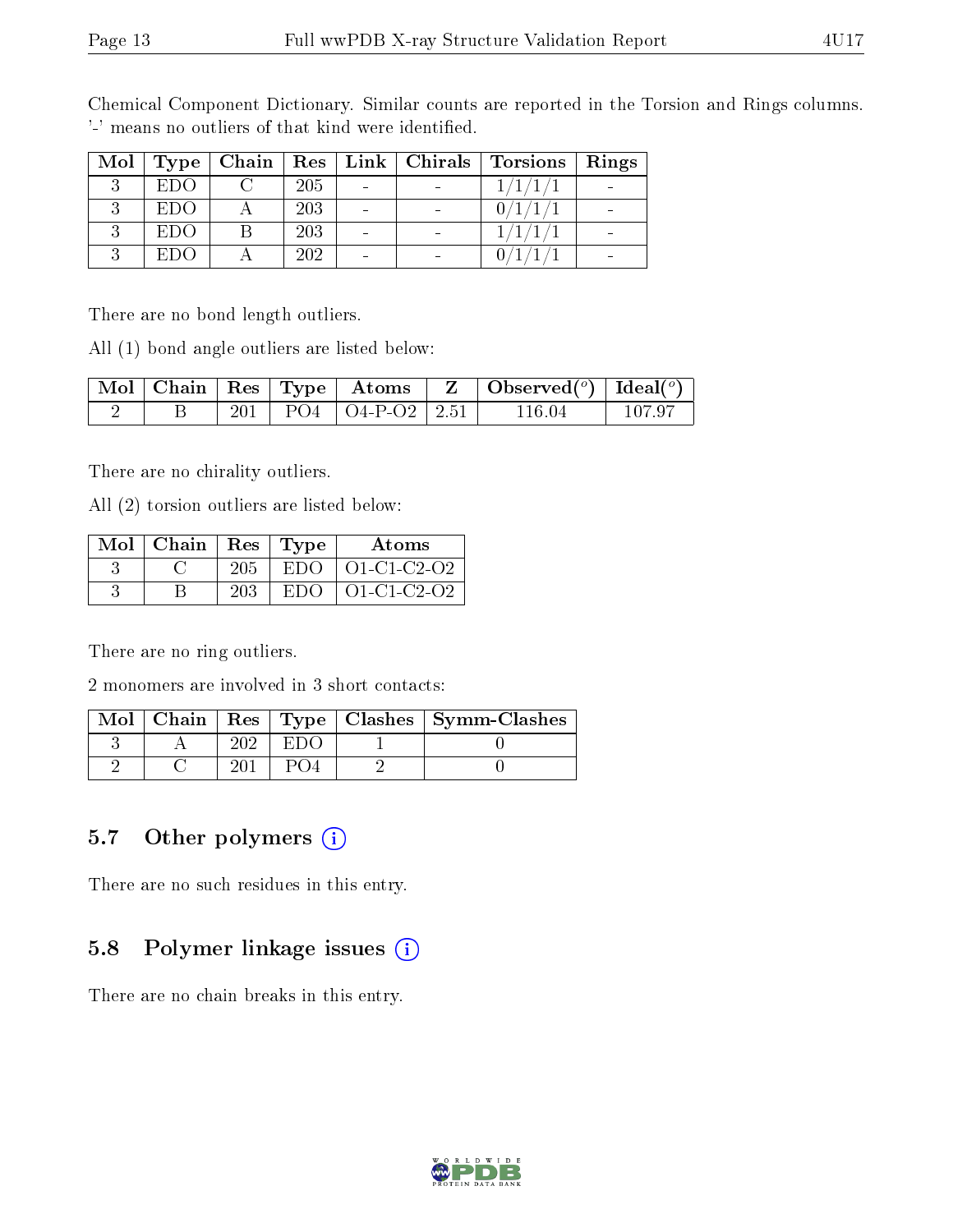### 6 Fit of model and data  $\left( \cdot \right)$

### 6.1 Protein, DNA and RNA chains (i)

In the following table, the column labelled  $#RSRZ>2'$  contains the number (and percentage) of RSRZ outliers, followed by percent RSRZ outliers for the chain as percentile scores relative to all X-ray entries and entries of similar resolution. The OWAB column contains the minimum, median,  $95<sup>th</sup>$  percentile and maximum values of the occupancy-weighted average B-factor per residue. The column labelled  $Q< 0.9$  lists the number of (and percentage) of residues with an average occupancy less than 0.9.

| Mol | Chain         | Analysed        | ${ <\hspace{-1.5pt}{\mathrm{RSRZ}} \hspace{-1.5pt}>}$ | $\#\text{RSRZ}{>}2$ |            | $OWAB(A^2)$     | $\rm Q\textcolor{black}{<}0.9$ |
|-----|---------------|-----------------|-------------------------------------------------------|---------------------|------------|-----------------|--------------------------------|
|     |               | 102/105(97%)    | 0.32                                                  | $2(1\%)$<br>65      | 63         | 32, 51, 93, 108 | $(0\%)$                        |
|     | B             | 102/105(97%)    | 0.20                                                  | $1(0\%)$<br>82      | $\vert$ 81 | 35, 52, 74, 87  | $(0\%)$                        |
|     | $\mathcal{C}$ | $104/105(99\%)$ | 0.20                                                  | $1(0\%)$<br>82      | 81         | 29, 53, 78, 125 | $(0\%)$                        |
| All | All           | 308/315(97%)    | 0.24                                                  | $4(1\%)$<br>77      | 76         | 29, 52, 86, 125 | $(0\%)$<br>$\mathbf{3}$        |

All (4) RSRZ outliers are listed below:

| Mol | Chain | $\operatorname{Res}$ | <b>Type</b> | <b>RSRZ</b> |
|-----|-------|----------------------|-------------|-------------|
|     |       | 10                   | <b>HIS</b>  | 2.6         |
|     |       | 107                  | VAL         | 2.6         |
|     |       | 73                   | ASP         | 2.4         |
|     |       |                      | MET         | 21          |

### 6.2 Non-standard residues in protein, DNA, RNA chains  $(i)$

There are no non-standard protein/DNA/RNA residues in this entry.

#### 6.3 Carbohydrates (i)

There are no carbohydrates in this entry.

#### 6.4 Ligands  $(i)$

In the following table, the Atoms column lists the number of modelled atoms in the group and the number defined in the chemical component dictionary. The B-factors column lists the minimum, median,  $95<sup>th</sup>$  percentile and maximum values of B factors of atoms in the group. The column labelled  $Q < 0.9$ ' lists the number of atoms with occupancy less than 0.9.